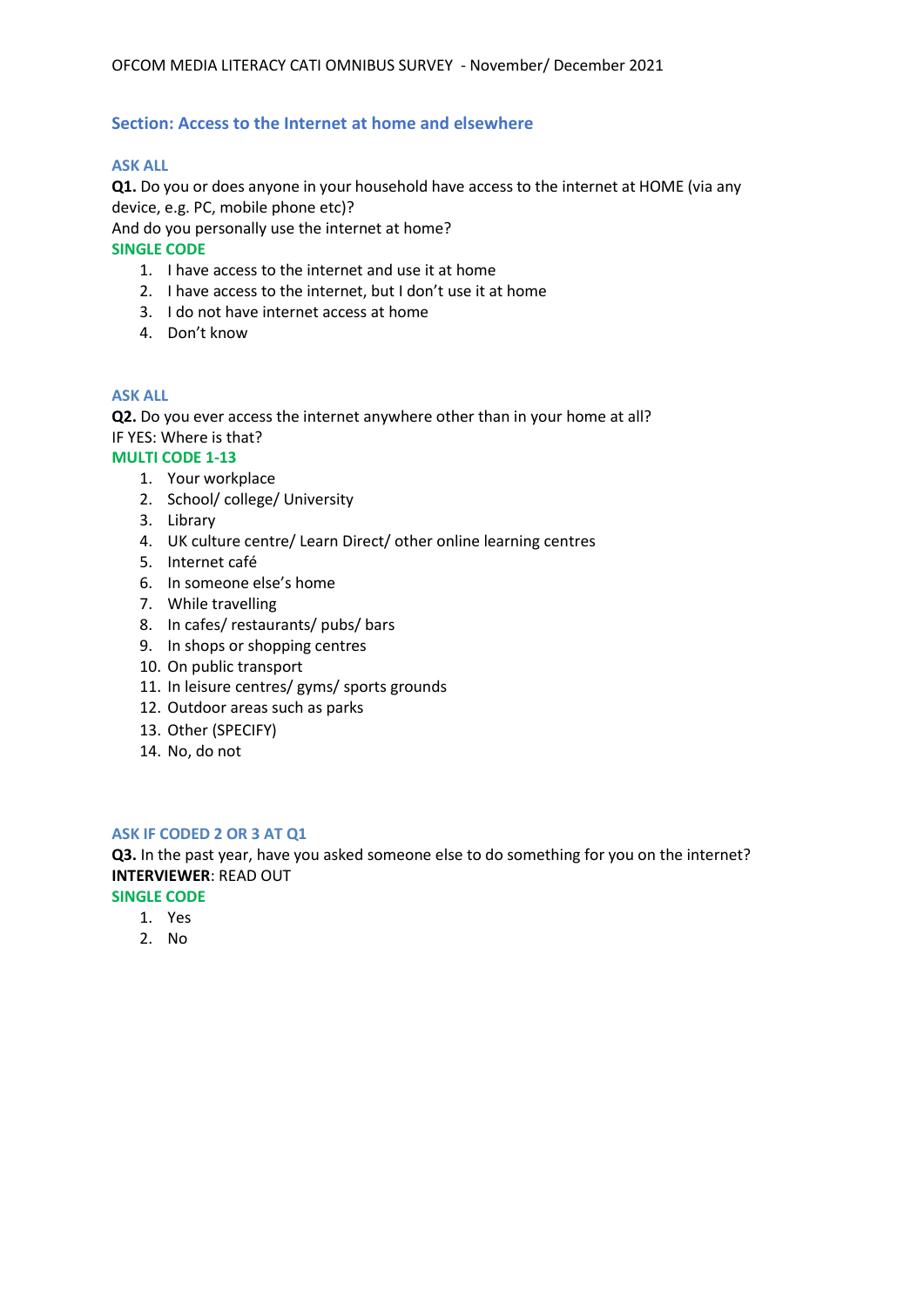## **ASK IF CODED 1 AT Q3**

**Q4.** And when you asked someone else to do something for you on the internet in the past year, was it to do any of the following or to do something else?

# **INTERVIEWER**: READ OUT

## **MULTI CODE 1-7**

- 1. To buy something/ for shopping
- 2. To apply or claim for some type of benefit (e.g. Universal Credit, housing, health, employment etc.)
- 3. To access health services online (e.g. NHS websites, GP or hospital appointments or repeat prescriptions etc.)
- 4. To access other public services provided by the Government or council (e.g. apply for a bus pass, or passport or get advice about tax etc.)
- 5. To access other information
- 6. To get in touch with someone
- 7. Other (SPECIFY)
- 8. Don't know

## **ASK ALL CODED 3 AT Q1**

**Q5.** Which of these are reasons that you don't have internet access at home? **INTERVIEWER**: READ OUT

#### **MULTI CODE 1-16, RANDOMISE 1-15**

- 1. No need to go online/ not interested
- 2. Broadband set up costs are too high
- 3. Cost of a desktop, tablet or laptop computer to use the internet is too high
- 4. Cost of a mobile phone handset to use the internet is too high
- 5. Monthly cost of a fixed broadband service is too high
- 6. Monthly cost of a mobile phone service is too high
- 7. Getting online/ getting connected to the internet is too complicated
- 8. Using the internet is too complicated
- 9. Happy to use the internet at work/ elsewhere
- 10. Someone else can go online for me if necessary
- 11. Don't have broadband where I live
- 12. Broadband is too slow where I live
- 13. Concerned about security/ fraud/ privacy
- 14. Concerned about harmful/ offensive content
- 15. Poor eyesight
- 16. Other (SPECIFY)
- 17. Don't know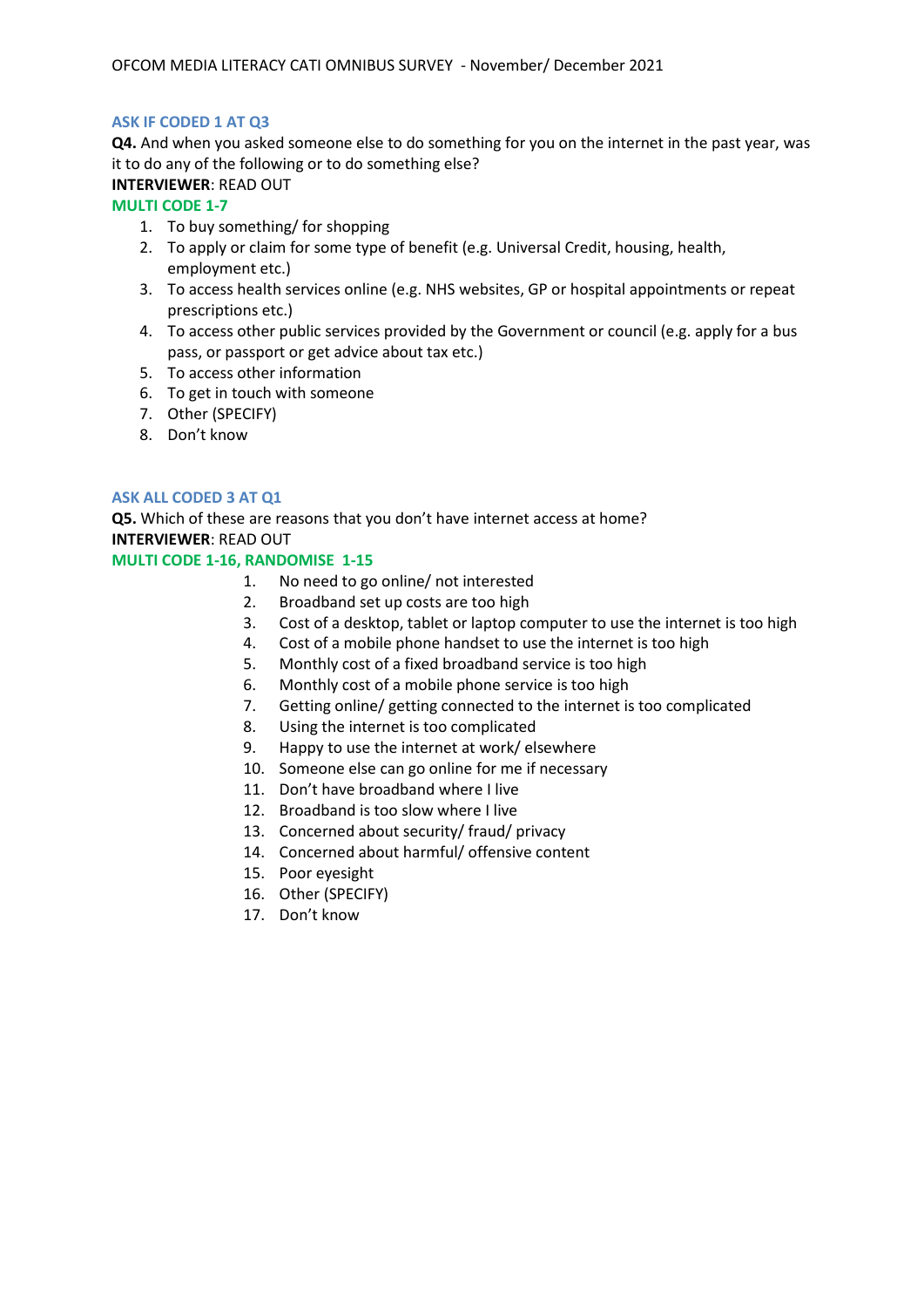## ASK ALL CODED 2 OR 3 AT Q1

**Q6.** Would any of these reasons prompt you to go online at home in the next 12 months? **INTERVIEWER**: READ OUT

## **MULTI CODE 1-11, RANDOMISE**

- 1. To buy something/ for shopping
- 2. To apply or claim for some type of benefit (e.g. Universal Credit, housing, health, employment etc.)
- 3. To access health services online (e.g. NHS websites, GP or hospital appointments or repeat prescriptions etc.)
- 4. To access other public services provided by the Government or council (e.g. apply for a bus pass, or passport or get advice about tax etc.)
- 5. To get in touch with someone/ to use social media or messaging apps like Facebook, WhatsApp, Twitter or Snapchat etc
- 6. If I had better equipment or better access to the internet
- 7. If I had someone to help me or to show me how to do it
- 8. If my job required me to go online
- 9. To watch TV shows on catch up or on demand services like Netflix, Now TV, BBC iPlayer, or ITV Hub
- 10. If I no longer had someone I could ask to do things online for me
- 11. Other (SPECIFY)
- 12. Nothing would prompt me to go online in the next 12 months
- 13. Don't know

#### **Section: Children's Access to Devices ASK ALL**

**Q7** Could I check again, how many children do you have aged 18 years or under for whom you have parental or legal guardian responsibility that live with you?

## **NUMERIC 0-10**

REF Refused NULL None of these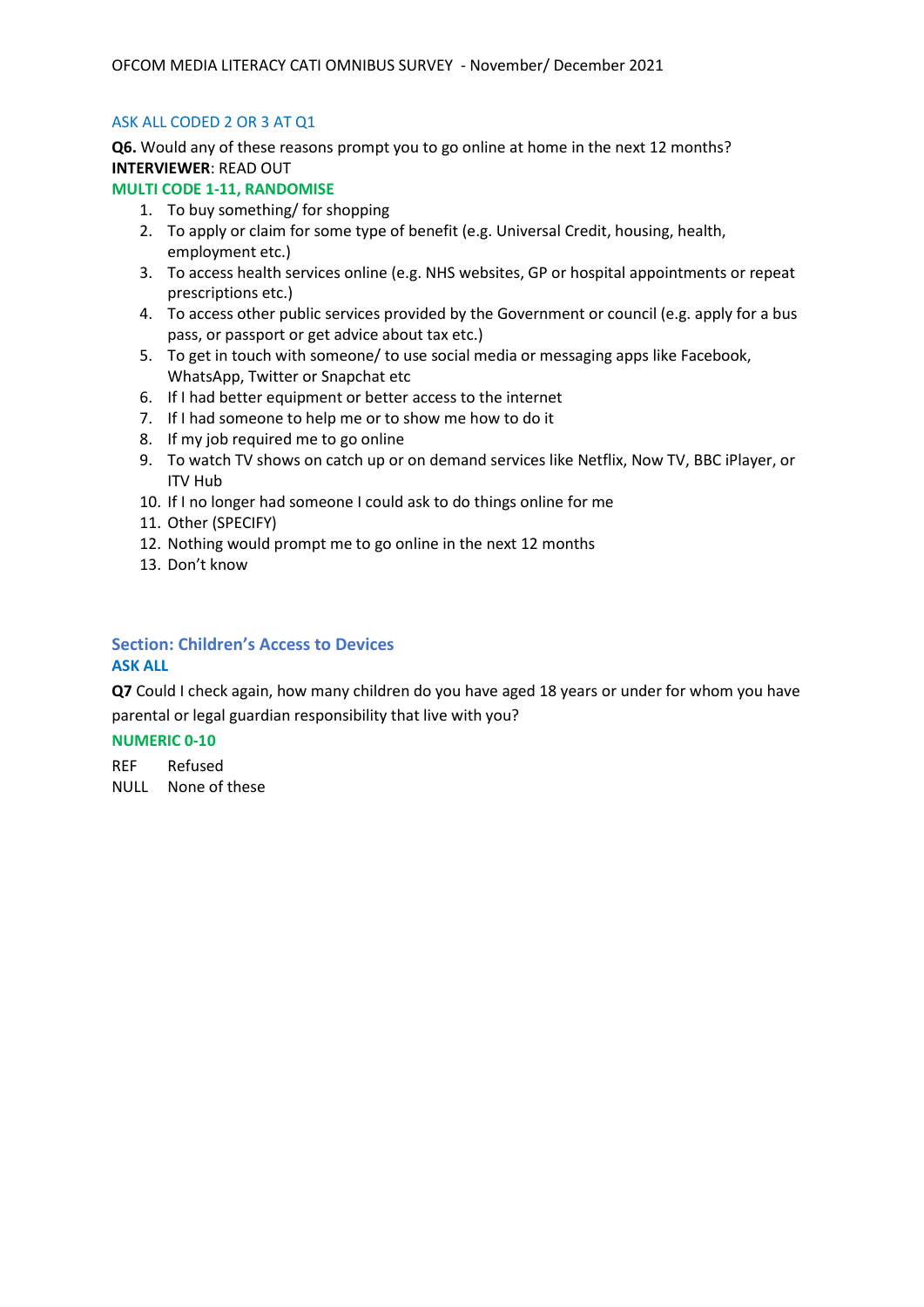#### **ASK ALL WHO HAVE CHILDREN AT Q7 (CODES 1-10)**

**Q8.** And how many children in your household are currently in each of the following stages of their education?

**ASK FOR EACH EDUCATION STAGE NUMERIC 0-10**

| Firstly,                                | Enter number of<br>children |
|-----------------------------------------|-----------------------------|
| 1. Early childcare or not yet at school |                             |
| 2. Primary                              |                             |
| 3. Secondary\Sixth form                 |                             |
| 4. No longer at school                  |                             |

#### **ASK ALL WITH CHILDREN IN THE HOUSEHOLD IN PRIMARY SCHOOL (Q8 = CODE 2)**

**Q9.** To what extent do(es) the child(ren) in your household **at primary school** have **access to appropriate devices** at home, which connect to the internet, for their schooling needs – such as home online learning and/or online homework?

#### **INTERVIEWER**: READ OUT **SINGLE CODE**

- 1. All of the time
- 2. Some of the time
- 3. Rarely
- 4. Never
- 5. **DO NOT READ OUT** Not applicable my child(ren) do not do any schooling at home

#### **ASK ALL WITH CHILDREN IN THE HOUSEHOLD IN SECONDARY SCHOOL (Q8= CODE 3)**

**Q10. (KDR04b)** To what extent do(es) the child(ren) in your household **at secondary school have access to appropriate devices** at home, which connect to the internet, for their schooling needs – such as home online learning and/or online homework?

## **INTERVIEWER**: READ OUT **SINGLE CODE**

- 1. All of the time
- 2. Some of the time
- 3. Rarely
- 4. Never
- 5. **DO NOT READ OUT** Not applicable my child(ren) do not do any schooling at home